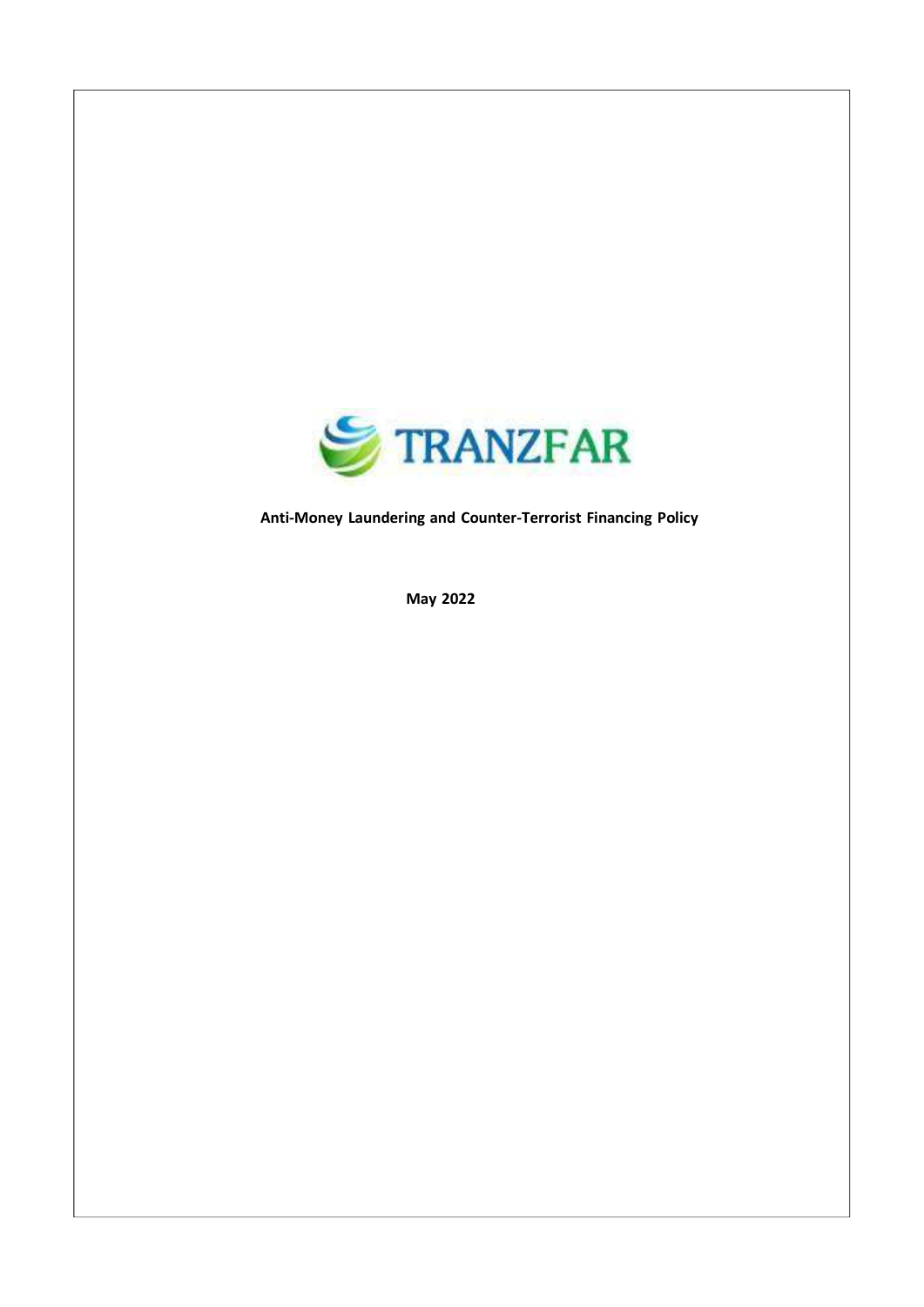#### 1. About Tranzfar

#### A. Regulatory status

Tranzfar (TZR) is an FCA registered Small Payment Institution (SPI) (FCA Registration No 770916) and supervised by Her Majesty's Revenue and Customs (HMRC) and registered with the Financial Conduct Authority (FCA) as a Small Payment Institution (SPI).

TZR is a Registered MSB ("Money Service Business") with the Financial Transactions and Reporting Analysis Centre of Canada (FINTRAC) with registration number: M2114349

TZR is a registered Financial Service Provider with the Ministry of Business, Innovation and Employment under registration number FSP1001048 to provide money transfer services in New Zealand.

Tranzfar LLC is a Registered MSB with the United States Department of Treasury Financial Crimes Enforcement Network ("FinCEN"). FinCEN is responsible for the regulatory administration of The Bank Secrecy Act 1970 (BSA) and The USA PATRIOT Act of 2001.

#### B. Our business

TZR's primary business is payment services and remittances i.e. the cross-border transfer of funds to and from the UK on behalf of its customers. This business is commonly referred to as Money Transfer. Our money transfer business is currently focused on one-way money transfers from the US to Nigeria, Ghana & Kenya. Our unique offering is that our business is conducted over the internet and through the TZR app, on mobile devices such as Smart Phones and Tablets e.g. iPad etc, thus providing our users a fast, reliable and customer friendly service.

At TZR we are driven by the need to financially connect the Nigerian, Ghanian and Kenyan diaspora with their friends, family, and counterparts back home. Our service is quick, easy and reliable offering highly competitive exchange rates and low transfer fees on a technologically advanced and safe platform.

#### C. How we are regulated

Our primary regulator/or supervisor is HMRC which supervises us for money laundering purposes under the Money Laundering Regulation. As an MSB, TZR is required to comply with the Money Laundering Regulations in every aspect of its business including implementing policies and procedures to prevent its products and services from being used to launder money and finance terrorism.

#### 2. Our AML Policy

TZR's Board of Directors have agreed to have a zero-tolerance policy towards money laundering and to take all reasonable steps including implementing appropriate policies and procedures to reduce the risk of its products and services being used to launder money and/or finance terrorism.

Our AML Policy consist of the following elements described below: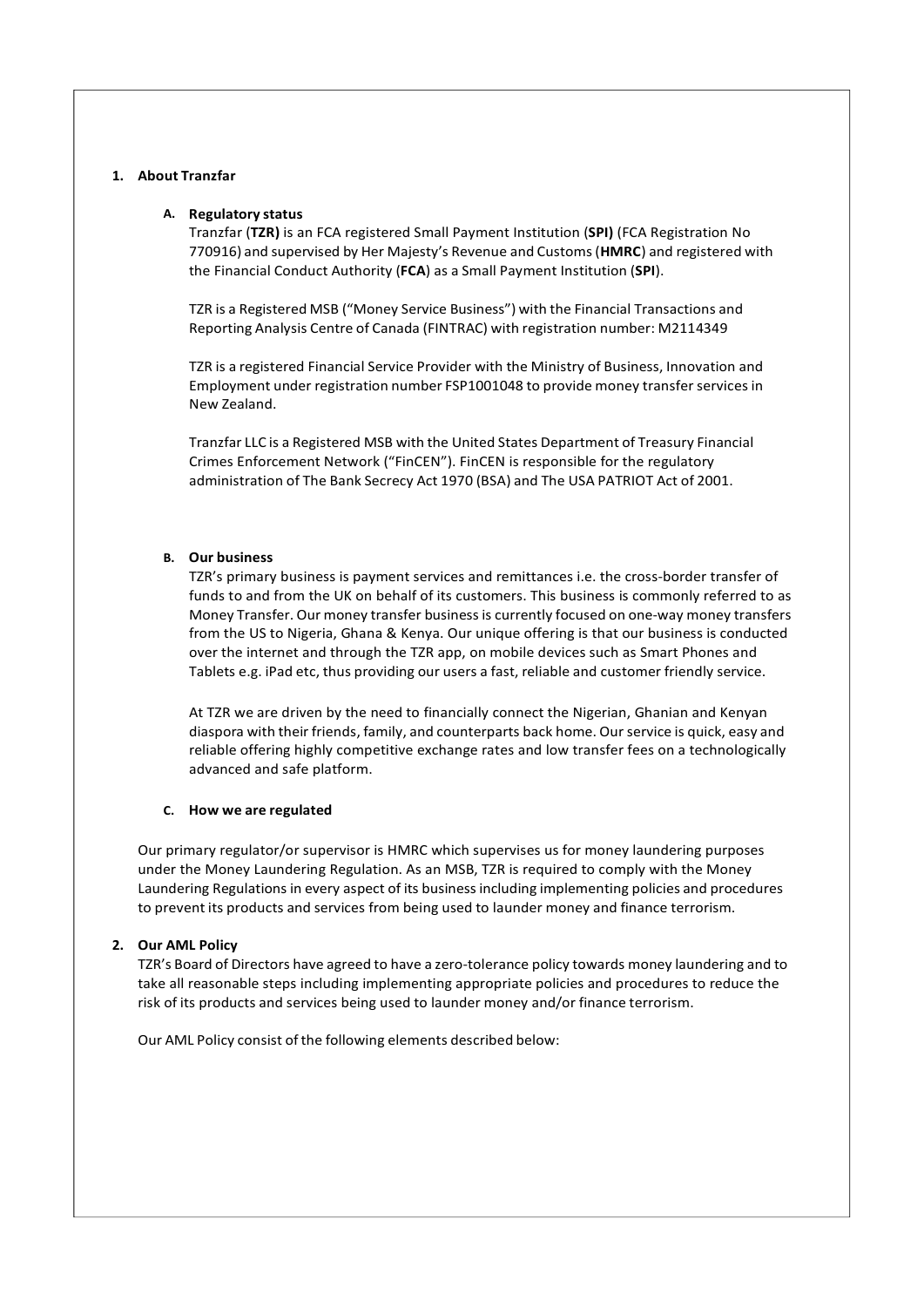

Each element of our AML Policy is described below.

## 3. The identification and assessment of TZR's AML risk

As TZR conducts its business mainly over the internet and is currently focused on the one-way transfer of funds from the UK, Canada New Zealand, US to Nigeria Ghana and Kenya, the Board has identified the following AML risks listed in the table below:

#### I. Fraud risk

TZR's fraud risk includes the following:

Use of stolen credit and/or debit cards

As transactions are conducted over the internet through card payments, there is the risk that a customer may want to transfer funds to Nigeria through fraudulently obtained credit or debit card.

- **IMPERSONATION I.E. the use of false identity documents** There is the risk that some customers might attempt to use false identity documents e.g. passport to access the TZR service
- II. Facilitating the transfer of proceeds of crime from UK, Canada New Zealand, US to Nigeria, Ghana and Kenya and vice versa

These risks arise from the fact that TZR services enables customers to transfer their local currencies from the either of UK, Canada New Zealand, US to Nigeria, Ghana and Kenya whilst enabling the transfer of Naira, Cedis and Shillings out of these countries. There is the risk that criminals could use our services, in the absence of checks and vigilance, to facilitate the transfer of proceeds of crime out of the UK, Canada New Zealand, US and /or Nigeria, Ghana and Kenya.

III. Inadequate due diligence on customers resulting in the non-identification of Politically Exposed Persons and/or individuals on sanctions list.

Due to the online nature of TZR's business, there is the risk that inadequate due diligence will be undertaken on its customers in the UK. Unlike traditional face-to-face business, where customers are physically present and originals of ID documents can be obtained, the online nature of our business does not enable us to undertake customer due diligence in the same way.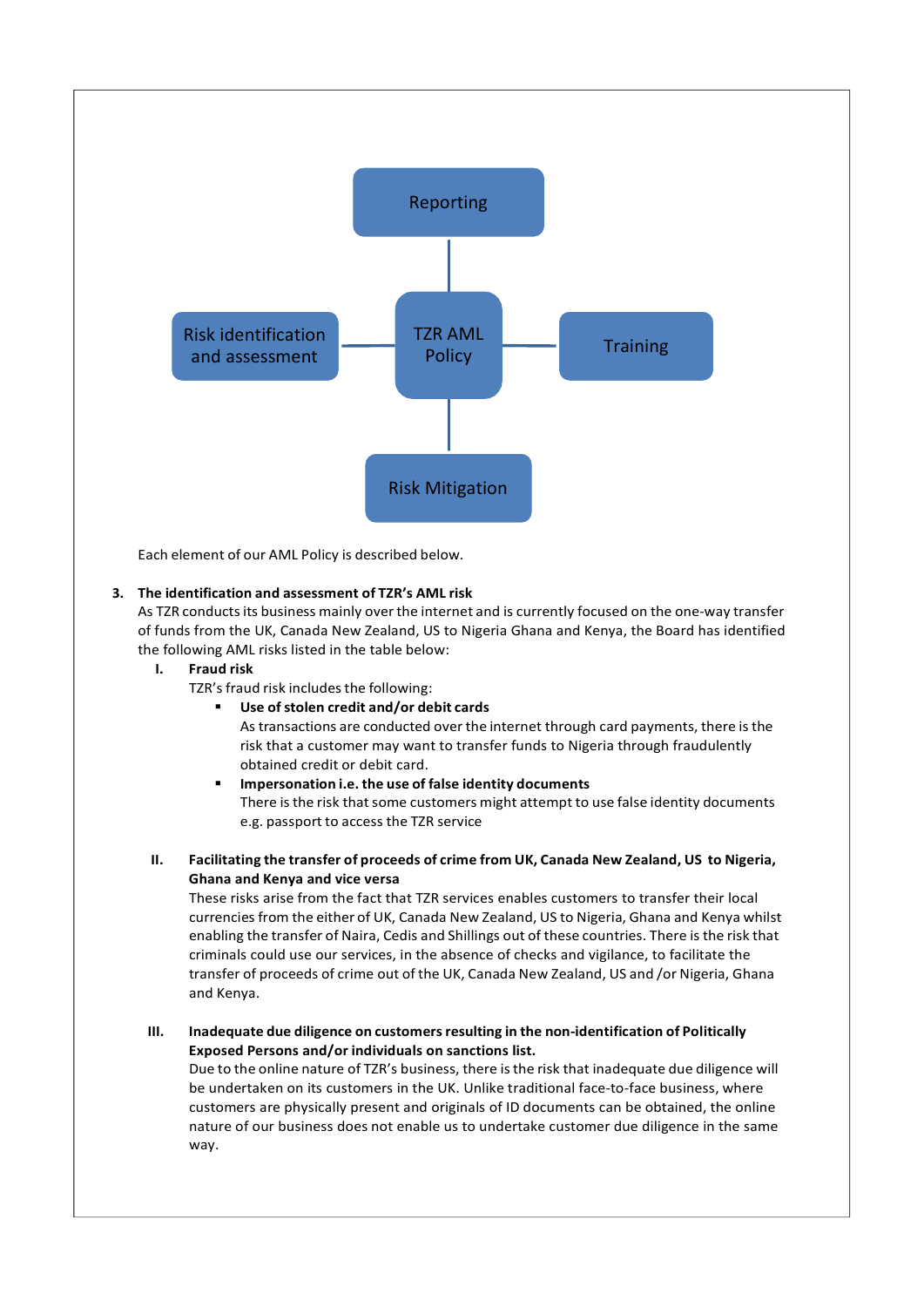#### IV. Dealing with non-authorised counterparties in Nigeria, Ghana and Kenya

TZR meets its obligations to its customers by obtaining local currencies from counterparties based in Nigeria, Ghana and Kenya. In these African countries, the sale and transfer of local and foreign currencies are controlled by the Apex bank of these countries. However, TZR may not be conversant with foreign exchange regulation(s) and as a result it could end up sourcing local currencies from an unauthorised source, thus inadvertently facilitating money laundering.

## 4. Risk mitigation

Having identified its AML risks, the Board and management of TZR has implemented the following AML procedures to mitigate its AML risk



Each of the risk mitigation measures are described in detail below:

## A. Adequate and proportionate electronic customer due diligence (CDD) measures

TZR has partnered with Melissa, a leading provider of global compliance data, quality and identity verification solutions to undertake electronic CDD on its customer(s) as part of its customer onboarding process. Melissa verifies and confirms personal details provided by customers against global reference data sets including Sanctions lists provided by HM Treasury and the USA Office of Foreign Assets Control. Melissa also checks that customers are not Politically Exposed Persons (PEPs) and flags them up if they are. Melissa also confirms the residential address of customers against UK public data such as the Electoral Roll.

To be successfully onboarded, TZR customers must be given a confidence score of 100% by Melissa i.e. details provided by clients are genuine and are matched against the reference data. Customers with a 100% score can immediately commence business with TZR.

Customers with less than 100 but not below 80 are subjected to a manual review by TZR and then resubmitted for screening and if they score 100%, they are on-boarded. Customers with a less than 80% confidence score are not on-boarded by the business.

With regards to PEPs, TZR's current policy is not to deal with customers identified as PEPs

## B. Independent Adequate electronic fraud prevention system

To mitigate the risk of fraud i.e. customers using stolen credit and/or debit cards, payments made to TZR via the internet or on mobile devices go through a screening process - Please see Appendix A for the complete process, however, an overview of the process is provided below:

- All card payments are 'acquired' by checkout.com (www.checkout.com) an independent and UK FCA authorised and regulated electronic money institution;
- Checkout screens each card payment using its Prism fraud detection software to check that the card is not stolen and that the details provided match i.e. there are no discrepancies;
- After screening the card details, the card is then subjected to 3D Secure i.e. the card issuer is required to ask the customer for a pre-set password (the customer would have been required by the card issuer to set a password when the card was issued) before the payment is released. 3D Secure transfers the liability to the card issuer if it is later discovered to be a case of fraud.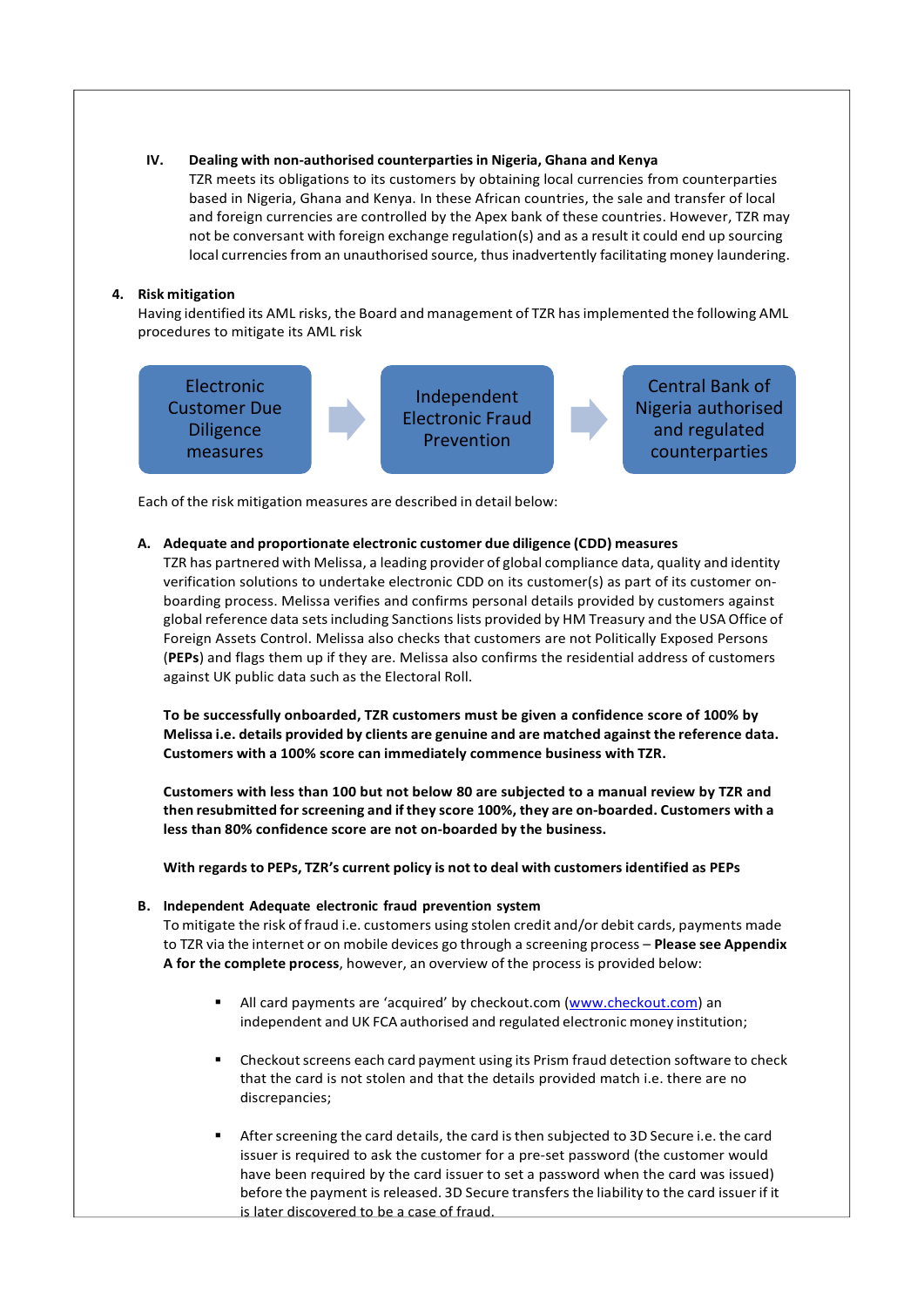## C. Central Banks of Nigeria, Ghana &Kenya, authorised and regulated counterparties

TZR only sources local currencies from authorized and regulated counterparties e.g. Bureau De Change and Commercial Banks who are subject to Anti Money Laundering regulations including the Customer Due Diligence Measures and the reporting of suspicious transactions to crimes/intelligence agencies

## D. Other risk mitigation measures

In addition to the measures outlined in A to C; TZR has also implemented the following measures:

- All outbound transfers to Nigeria Ghana and Kenya are made to accounts held in the name of the recipient with a CBN authorized and regulated commercial bank;
- The Forex equivalent of local currency sourced from counterparties in Nigeria, Ghana and Kenya which is due to them are paid to either their domiciliary account held in their name with an authorized and regulated financial institution in Nigeria, Ghana and Kenya or with an account, held in their name, at their correspondent bank. TZR does not make  $3<sup>rd</sup>$  party payments on behalf of a counterparty;
- Whilst customers can have a daily transaction limit of £5k and a £60K monthly limit, TZR currently only allows a customer to make a transfer of £5K without intervention. TZR's system has been configured to require subsequent transfers of £5k and/or multiple transfers by the same customer to be manually approved by a member of TZR's management team.
- Customers are allowed to add as many as 3 debit/credit cards to their TZR account to process transactions. For each time a card is added to a customer's profile for use, the attempt is verified with the issuing bank before the customer is allowed to add the card to the TRZ system. Similarly, cards associated with a particular customer can only be used by the same customer at all times. All cards used in transacting are restricted to the customer that initiated the first transaction with such card.
- Customers are allowed to initiate wholesale transactions on the system. Sums of wholesale transactions range between £10 to 20K maximum. Funding of wholesale transactions is restricted to bank transfers directly into TRZ's designated account. Wholesale transactions cannot be funded with debit cards. Upon receipt of funds for the wholesale transaction, due diligence is conducted by the Compliance Team on the customer as well as the transaction. Thereafter, a decision is taken to process the transaction or otherwise based on the outcome of the due diligence exercise.
- All customers are mandated to disclose the purpose for which the transaction is being made. Without making such disclosure, customers cannot initiate transactions. The purpose of transactions range between "Personal" and "Business" purposes.

## 5. Training

All TZR employees including customer services representatives will undergo an annual AML training course. New employees will be required to undertake the training as part of the induction process. The AML training will be provided either through E-Learning or a combination of face to face training and E-Learning.

## 6. Reporting

The reporting aspect of TZR's AML policy consists of 2 parts i.e.

a. The identification and reporting of suspicious transactions;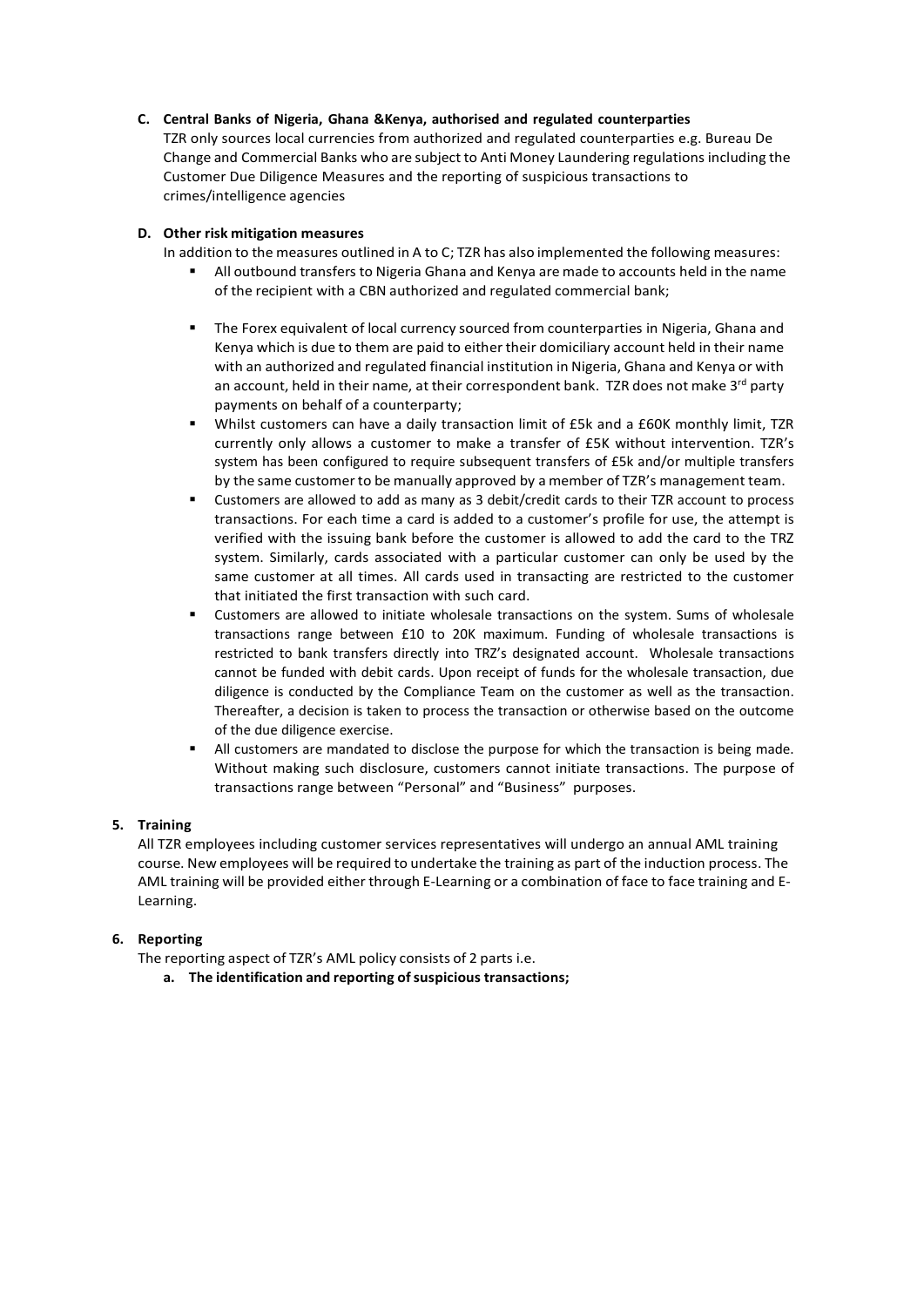TZR will identify and report to relevant authorities, suspicious transactions; and

b. Reporting to senior management and the Board, TZR's compliance with the Money Laundering Regulations.

TZR's Legal and Compliance Officer will provide the following reports to senior management on a regular basis

- Quarterly Compliance and AML report to the Board of Directors and Senior Management
- Annual AML Report to Senior Management and the Board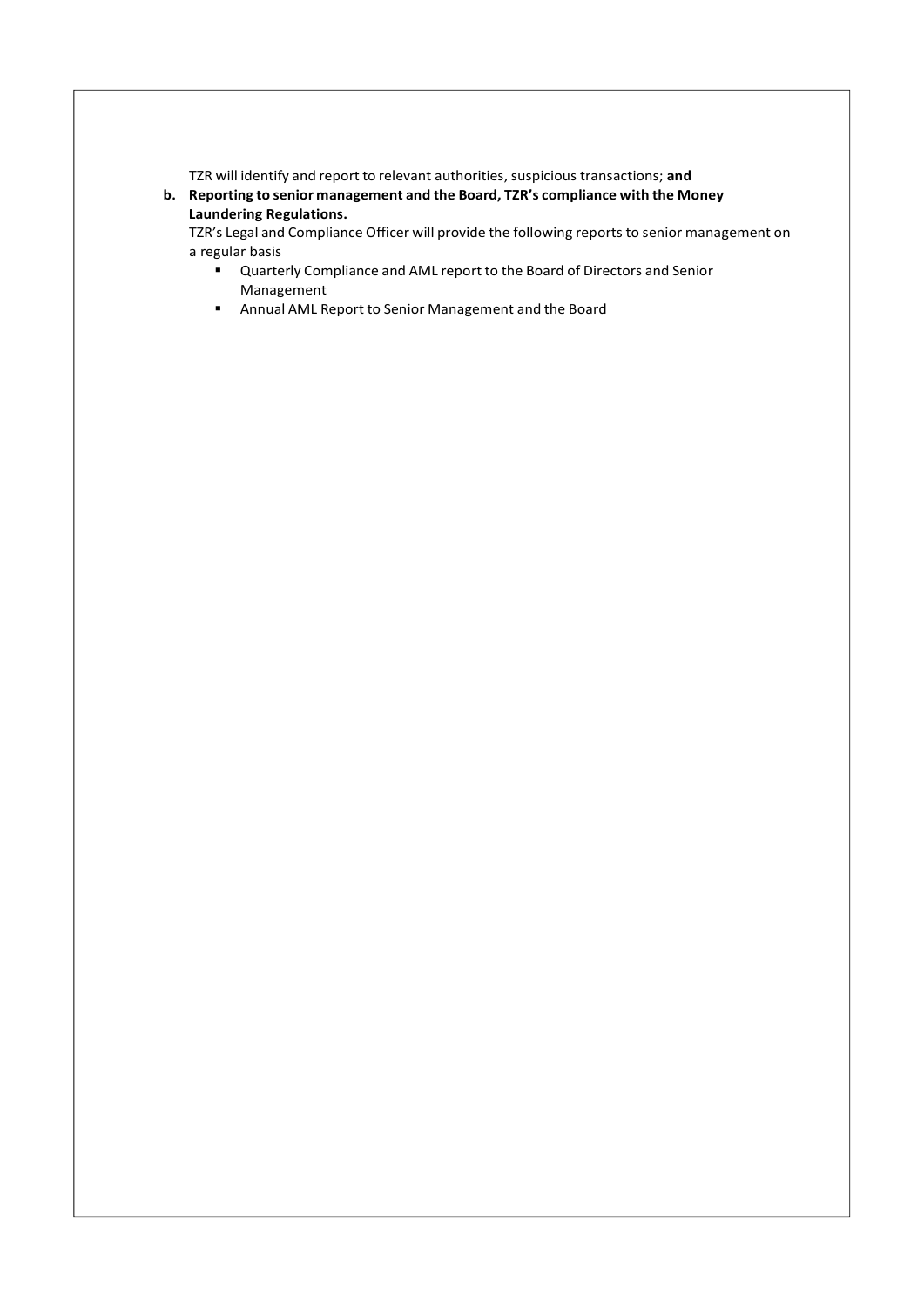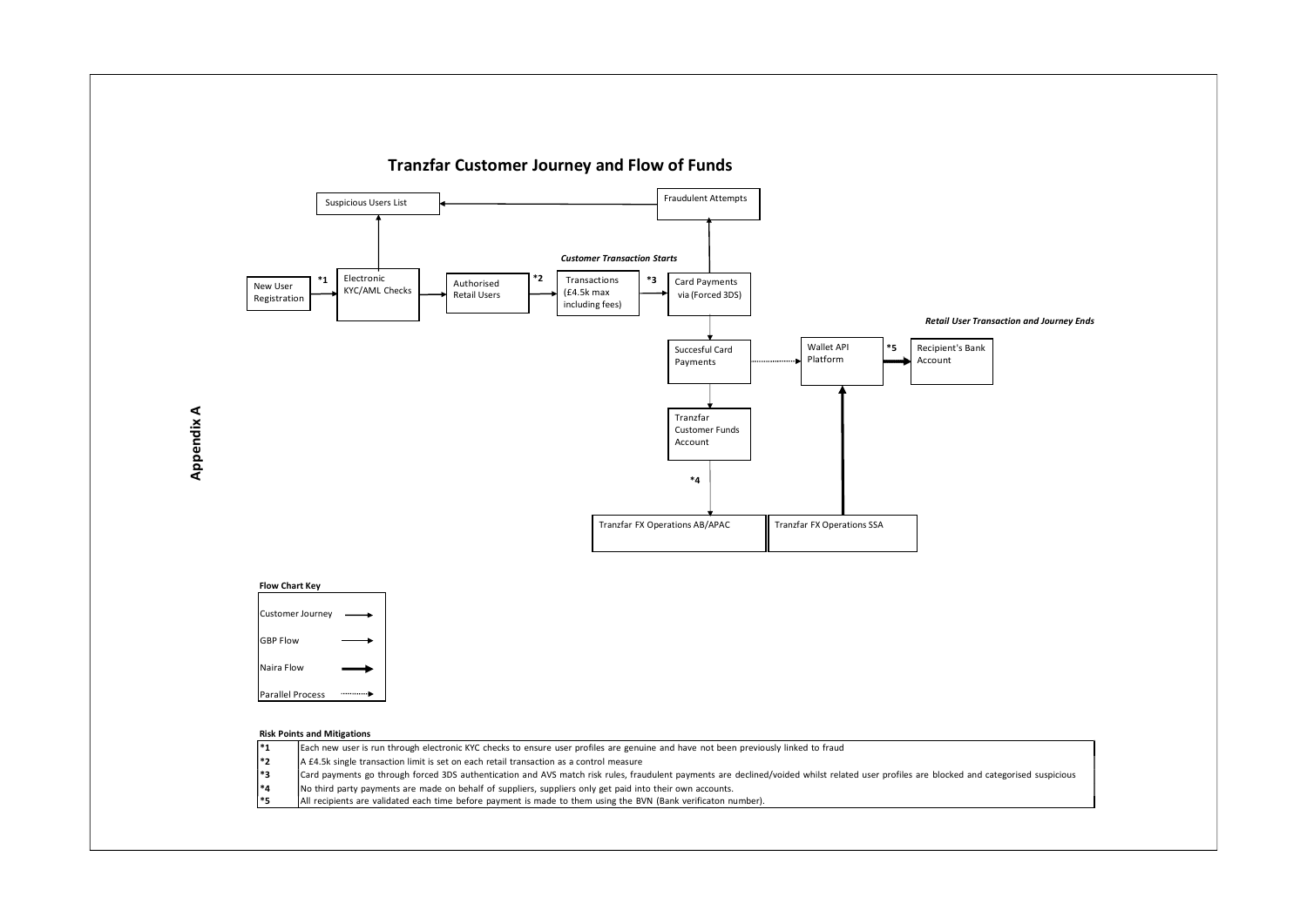Due to regulatory, tax and other restrictions, Tranzfar does not currently accept any business from residents of the following countries:

Prohibited, Sanctioned (by the Office of Foreign Assets Control 'OFAC' and/or HM Treasury), High Risk Countries & Other Prohibited Countries

| Afghanistan <sup>†</sup> | Burundi <sup>*+</sup>  | Guatemala                                    | NorthernCyprus           | $Syria*^{\dagger}$                         |
|--------------------------|------------------------|----------------------------------------------|--------------------------|--------------------------------------------|
| Albania                  | Cambodia Cape          | Haiti                                        | Oman                     | Tajikistan                                 |
| American Samoa           | Verde Cayman           | Honduras                                     | Pakistan                 |                                            |
| Andorra                  | Islands                |                                              | Palau <sup>#</sup>       | Thailand                                   |
| Antarctica               | Central African        | Hong                                         | Panama <sup>#</sup>      | Timor-Leste                                |
| Antigua &                | Republic <sup>*+</sup> | Kong                                         | PapuaNew                 | Tongo                                      |
| Barbuda                  | China                  | India                                        | Guinea                   | Trinidad &                                 |
| Armenia                  | Columbia               |                                              | Paraguay                 | Tobago <sup>#</sup>                        |
| Aruba                    | Comoros                | $_{\text{Iran}^{*}}$                         | Peru                     | Turkmenistan                               |
| Azerbaijan               |                        | $\text{Iraq}^{*^{\dagger}}$                  | Philippines              |                                            |
| <b>Bahamas</b>           | Congo<br>(Democratic   |                                              | Russia*                  | Ukraine <sup>*†</sup>                      |
| Bahrain                  | People's Republic      | Jamaica<br>Jordan                            | Samoa <sup>#</sup>       | Uzbekistan                                 |
|                          | $of)*^{\dagger}$       |                                              | San Marino               | Vanuatu                                    |
| Bangladesh               | Crimea*                | Kazakhstan                                   | Sao Tome                 | Vatican City                               |
| <b>Barbados</b>          | $Cuba*$                | Korea (also                                  | & Principe               |                                            |
| Belarus <sup>*†</sup>    | Curacao                | referred to as<br>North Korea)* <sup>†</sup> | SaudiArabia              | Venezuela*                                 |
| <b>Belize</b>            | Djibouti               |                                              | Serbia*                  | Vietnam                                    |
| <b>Bolivia</b>           | Dominican<br>Republic  | Kosovo                                       |                          | Yemen* <sup>†</sup> Zimbabwe* <sup>†</sup> |
| Brazil                   | Ecuador                | Kyrgyzstan                                   | Singapore                |                                            |
| <b>British Virgin</b>    |                        | Lebanon* <sup>†</sup>                        | SolomonIslands           |                                            |
| Islands                  | Egypt<br>El Salvador   | Libya <sup>*†</sup>                          | Somalia <sup>*†</sup>    |                                            |
| <b>Brunei</b>            |                        |                                              | SouthSudan <sup>*+</sup> |                                            |
| Darussalam               | Fiji                   |                                              | StKitts& Nevis St        |                                            |
|                          |                        |                                              | Maarten                  |                                            |
|                          |                        |                                              | Suriname                 |                                            |
|                          |                        |                                              |                          |                                            |

--\* Specific Country Related Sanctions issued by the Office of Foreign Assets Control ("OFAC").

† Country mentioned sanctions issued by UK HM Treasury. # Country listed on the EU Blacklist of non-cooperative jurisdictions for tax purposes.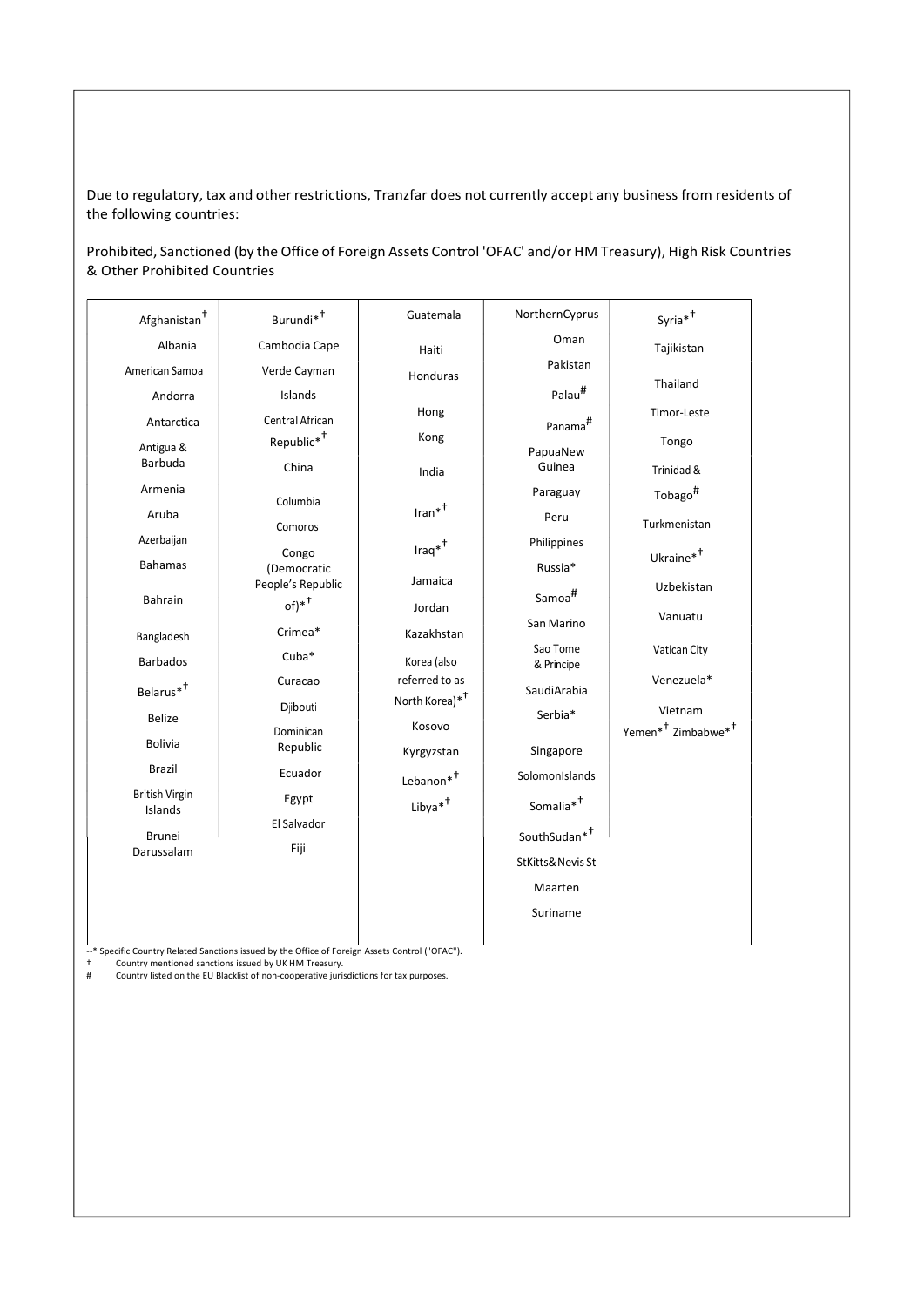# Prohibited businesses

We accept a wide range of business models. However, there are have our limits. Unfortunately there are some businesses we just do not support as the banks that we use, as well as the card schemes, do not allow them.

The following types of merchants and countries are prone to either high levels of financial risk, liability or the banks do not want to associate with them due to reputational reasons, therefore are currently prohibited.

| <b>Adoption Agencies</b>                   | Animals and Live Stock              | <b>SKY Repairs</b>            |  |  |
|--------------------------------------------|-------------------------------------|-------------------------------|--|--|
| <b>Bail Bonds</b>                          | <b>Bankruptcy Services</b>          | Recovering Bank Charges       |  |  |
| <b>Bank Charge Claims</b>                  | Buying / Shopping Clubs             | Pawn shops                    |  |  |
| <b>Bitcoins</b>                            | Credit Card ID Theft Claims (CCITP) | <b>Collection Agencies</b>    |  |  |
| Detective Agencies                         | <b>Cyber Currencies</b>             | <b>Third Party Businesses</b> |  |  |
| Travel (All inc non ATOL or ABTA) Firearms | Flights (Airline)                   |                               |  |  |
| Insurance (non FSA)                        | <b>ID and Fraud Insurance</b>       |                               |  |  |
| <b>Mortgage Applications</b>               | MLM/Pyramid/Ponzi Schemes           |                               |  |  |
| <b>EHIC Applications</b>                   | Non Supported Gaming                |                               |  |  |
| TV Licence Applications                    | <b>Call Blockers</b>                |                               |  |  |
| Telemarketing / Cold Calling               | Used Car Sales                      |                               |  |  |
| <b>Used Car Parts</b>                      | <b>Virtual Currencies</b>           |                               |  |  |
| Warranties (Non FSA)                       | Negative Billing / Free Trials *    |                               |  |  |
|                                            |                                     |                               |  |  |